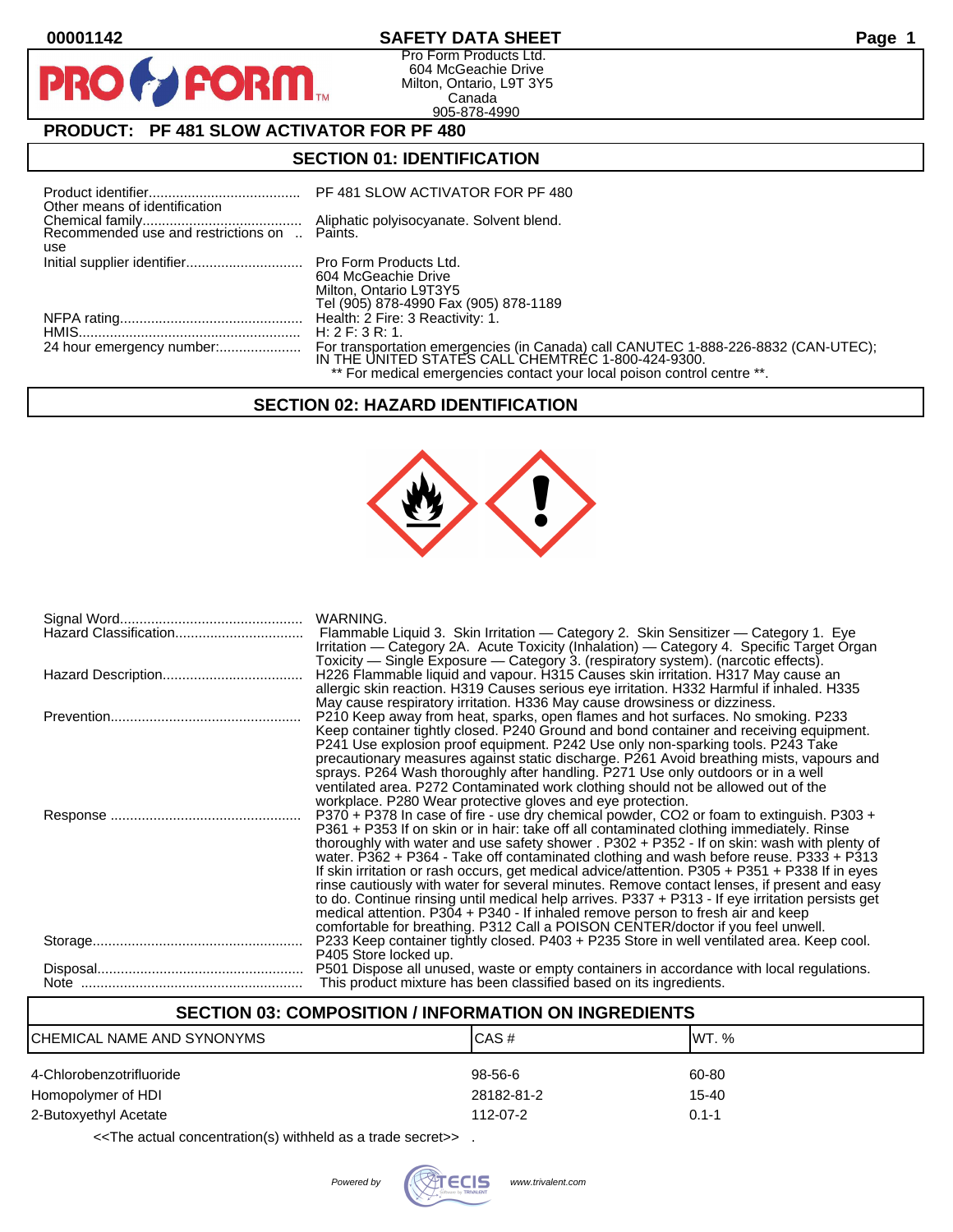**00001142 SAFETY DATA SHEET Page 2**

### **PRODUCT: PF 481 SLOW ACTIVATOR FOR PF 480**

#### **SECTION 04: FIRST-AID MEASURES**

|                                                                  | In case of contact, immediately flush eyes, keeping eyelids open, with plenty of water for at<br>least 15 minutes. Check for and remove any contact lenses, if safe and easy to do so.<br>Consult a physician if irritation continues.                                                                                                                                                                                                  |
|------------------------------------------------------------------|-----------------------------------------------------------------------------------------------------------------------------------------------------------------------------------------------------------------------------------------------------------------------------------------------------------------------------------------------------------------------------------------------------------------------------------------|
|                                                                  | Immediately remove all contaminated clothing; flush skin with water for at least 15 minutes.                                                                                                                                                                                                                                                                                                                                            |
|                                                                  | Wash clothing before reuse. If irritation persists, seek medical attention.<br>If inhaled, remove to fresh air. If not breathing, give artificial respiration. If breathing is                                                                                                                                                                                                                                                          |
|                                                                  | difficult, give oxygen, obtain medical attention.<br>Rinse mouth with water. Do not induce vomiting. If spontaneous vomiting occurs have<br>victim lean forward with head down to prevent aspiration of fluid into the lungs. Never give                                                                                                                                                                                                |
| Most important symptoms and effects,<br>whether acute or delayed | anything by mouth to an unconscious person.<br>Harmful if swallowed, in contact with skin or if inhaled. Can cause skin sensitization.<br>Causes skin and eye irritation. Symptoms may include stinging, tearing, redness, swelling,<br>and blurred vision. Direct contact with eyes may cause temporary irritation. High vapour                                                                                                        |
|                                                                  | concentrations may be irritating to the respiratory tract. Vapors have a narcotic effect and<br>may cause headache, fatigue, dizziness and nausea.<br>Treat victims symptomatically. Eye: stain for evidence of corneal injury. If cornea is<br>burned, instill antibiotic steroid preparation frequently. Workplace vapours have produced<br>reversible corneal epithelial edema impairing vision. Skin: this compound is a known skin |
|                                                                  | sensitizer. Treat symptomatically as for contact dermatitis or thermal burns. If burned, treat<br>as thermal burn. In all cases, if irritation persists seek medical attention. In the event of an<br>incident involving this product ensure that medical authorities are provided a copy of this<br>safety data sheet. Contains a respiratory sensitizer $\omega$ <0.1%.                                                               |

#### **SECTION 05: FIRE-FIGHTING MEASURES**

| Suitable and unsuitable extinguishing    | Dry chemical. Carbon dioxide. Foam. In cases of larger fires, water spray should be used.                                                                                                                                                                                                                                                                                     |
|------------------------------------------|-------------------------------------------------------------------------------------------------------------------------------------------------------------------------------------------------------------------------------------------------------------------------------------------------------------------------------------------------------------------------------|
| media                                    | Do not use water in a jet.                                                                                                                                                                                                                                                                                                                                                    |
| Specific hazards arising from the        | Flammable liquid. Thermal decomposition products are toxic. May include:. Oxides of                                                                                                                                                                                                                                                                                           |
| hazardous product, such as the nature of | carbon (CO, CO2). Oxides of nitrogen. Isocyanates. Dense black smoke. Other potentially                                                                                                                                                                                                                                                                                       |
| any hazardous combustion products        | toxic fumes.                                                                                                                                                                                                                                                                                                                                                                  |
| Special protective equipment and         | Firefighter should be equipped with self-contained breathing apparatus and full protective                                                                                                                                                                                                                                                                                    |
| precautions for fire-fighters            | clothing to protect against potentially toxic and irritating fumes. Solvent vapours may be<br>heavier than air and may build up and travel along the ground to an ignition source, which<br>may result in a flash back to the source of the vapours. Cool fire-exposed containers with<br>cold water spray. Heat will cause pressure buildup and may cause explosive rupture. |

#### **SECTION 06: ACCIDENTAL RELEASE MEASURES**

| Personal precautions, protective<br>equipment and emergency procedures | Isolate area and keep unauthorized people away. Do not walk through spilled material.<br>Wear recommended protective equipment. Ventilate. Open windows and doors to allow<br>air circulation. Dike area to prevent spreading. The use of absorbent socks or spill pillows may be required. Stop leak if safe to do so. Prevent runoff into drains, sewers, and other<br>waterways. Use non-sparking tools and equipment to pick up the spilled material.                                                                                                                                                                                                                                                                                                                                                                                           |
|------------------------------------------------------------------------|-----------------------------------------------------------------------------------------------------------------------------------------------------------------------------------------------------------------------------------------------------------------------------------------------------------------------------------------------------------------------------------------------------------------------------------------------------------------------------------------------------------------------------------------------------------------------------------------------------------------------------------------------------------------------------------------------------------------------------------------------------------------------------------------------------------------------------------------------------|
| Methods and materials for containment<br>and cleaning up               |                                                                                                                                                                                                                                                                                                                                                                                                                                                                                                                                                                                                                                                                                                                                                                                                                                                     |
|                                                                        | If temporary control of isocyanate vapour is required, a blanket of protein foam may be<br>placed over spill. If transportation spill occurs in United States, call Chemtrec<br>1-800-424-9300. If transportation spill occurs in Canada, call Canutec at (613) 996-6666.                                                                                                                                                                                                                                                                                                                                                                                                                                                                                                                                                                           |
|                                                                        | Large quantities may be pumped into closed, but not sealed, containers for disposal.<br>Cover spill area with suitable absorbent material (e.g., sand, earth, sawdust, vermiculite,<br>Oil-Dri, Kitty Litter, etc.). Saturate absorbent material with neutralizing solution.<br>Recommended portion is ten parts neutralizing solution to one part spilled material.<br>Suggested neutralization solution: $90\%$ water + 5% concentrated ammonia + 5% detergent<br>(dish soap). Add an additional layer of absorbent material. Use shovel to move absorbent<br>material around to ensure that all spilled material comes in contact with the neutralizing<br>solution. Shovel all absorbed material, including absorbent socks or spill pillows, into an<br>appropriate salvage drum. Add further amounts of neutralizing solution. Allow to stand |
|                                                                        | (covered loosely) for 48 to 72 hours, to allow any gases to escape.<br>Decontaminate spill area with decontamination solution. Area can then be washed with<br>soap and water.                                                                                                                                                                                                                                                                                                                                                                                                                                                                                                                                                                                                                                                                      |

### **SECTION 07: HANDLING AND STORAGE**

Precautions for safe handling.................... Keep away from heat, sparks, and open flame. Ground handling equipment. Always adopt precautionary measures against build-up of static which may arise from appliances, handling and the containers in which product is packed. Avoid skin and eye contact. Avoid breathing vapours or mist. Use adequate ventilation. Wear respiratory protection if material is heated, sprayed, used in confined space, or if exposure limit is exceeded. Keep container closed when not in use. Handle and open container with care. Do not reseal if contamination is suspected. Employees should wash hands and face before eating or drinking.

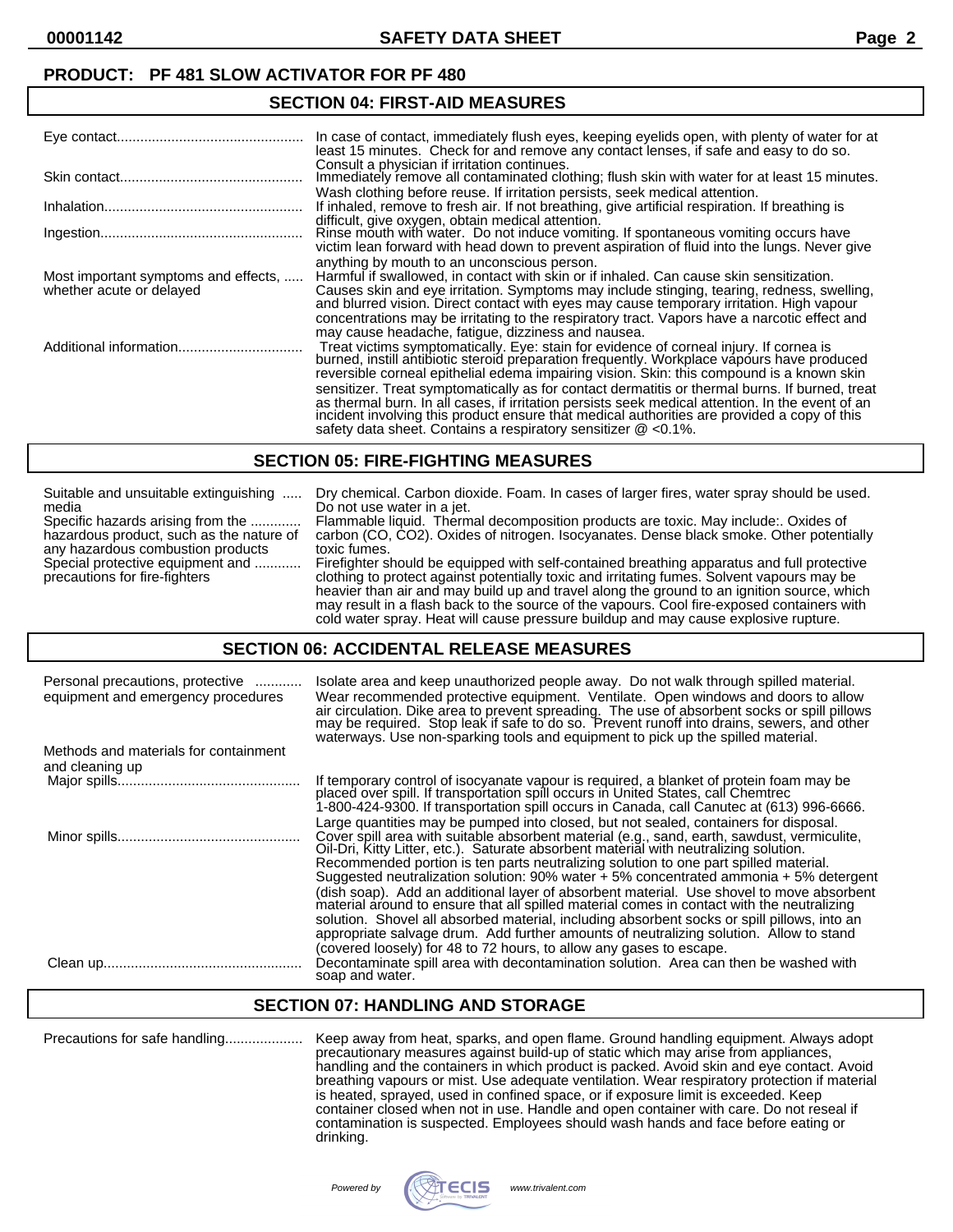#### **PRODUCT: PF 481 SLOW ACTIVATOR FOR PF 480**

#### **SECTION 07: HANDLING AND STORAGE**

Conditions for safe storage, including any Keep away from heat, sparks, and open flames. Store in a cool, dry and well ventilated incompatibilities area. Store in tightly closed containers to prevent moisture contamination. Avoid: Water, Amines, Strong bases, Alcohols, Copper alloys. Do not store above 40 deg c.

#### **SECTION 08: EXPOSURE CONTROLS / PERSONAL PROTECTION**

| <b>INGREDIENTS</b>               | <b>TWA</b>                | <b>ACGIH TLV</b><br><b>STEL</b>                                                                                                                                                                                                                                                                                                                                                                                                                                                                                                                                                                                                                                                                                                                                                                                                                   | <b>OSHA PEL</b><br><b>PEL</b> | <b>STEL</b>     | <b>NIOSH</b><br><b>REL</b> |
|----------------------------------|---------------------------|---------------------------------------------------------------------------------------------------------------------------------------------------------------------------------------------------------------------------------------------------------------------------------------------------------------------------------------------------------------------------------------------------------------------------------------------------------------------------------------------------------------------------------------------------------------------------------------------------------------------------------------------------------------------------------------------------------------------------------------------------------------------------------------------------------------------------------------------------|-------------------------------|-----------------|----------------------------|
| 4-Chlorobenzotrifluoride         | Not established           | Not established                                                                                                                                                                                                                                                                                                                                                                                                                                                                                                                                                                                                                                                                                                                                                                                                                                   | Not established               | Not established | Not established            |
| Homopolymer of HDI               | $5 \text{ mg/m}$ 3        | Not established                                                                                                                                                                                                                                                                                                                                                                                                                                                                                                                                                                                                                                                                                                                                                                                                                                   | $5$ mg/m $3$                  | Not established | $5$ mg/m $3$               |
|                                  | Supplier: 0.5 mg/m3 (TWA) |                                                                                                                                                                                                                                                                                                                                                                                                                                                                                                                                                                                                                                                                                                                                                                                                                                                   |                               |                 |                            |
| 2-Butoxyethyl Acetate            | 20 ppm TLV                | Not established                                                                                                                                                                                                                                                                                                                                                                                                                                                                                                                                                                                                                                                                                                                                                                                                                                   | Not established               | Not established | 5 ppm                      |
| Appropriate engineering controls |                           | Ventilate adequately. Exhaust air may need to be cleaned by scrubbers or filters to reduce<br>environmental contamination. Vent work area to ensure airborne concentrations are below<br>the current occupational exposure limits. Avoid breathing mists; if general ventilation or<br>local exhaust is inadequate, persons exposed to mists should wear approved breathing<br>devices. Explosion-proof exhaust ventilation.                                                                                                                                                                                                                                                                                                                                                                                                                      |                               |                 |                            |
| Personal Protective Equipment    |                           | Whenever concentrations of isocyanates exceed the exposure limit or are not known,<br>respiratory protection must be worn. Use NIOSH approved respirator or equipment. Do not<br>exceed the use limits of the respirator. The use of a positive pressure air supplied<br>respirator is mandatory when airborne concentrations are not known or airborne solvent<br>levels are 10 times the appropriate exposure limit or spraying is performed in a confined<br>space or with limited ventilation.                                                                                                                                                                                                                                                                                                                                                |                               |                 |                            |
|                                  |                           | Chemical safety goggles. Chemical safety goggles and full faceshield if a splash hazard                                                                                                                                                                                                                                                                                                                                                                                                                                                                                                                                                                                                                                                                                                                                                           |                               |                 |                            |
|                                  |                           | exists.<br>Wear skin protection equipment. The selection of skin protection equipment depends on<br>the nature of the work to be performed. Contact glove supplier for recommendations.                                                                                                                                                                                                                                                                                                                                                                                                                                                                                                                                                                                                                                                           |                               |                 |                            |
|                                  |                           | Wear adequate protective clothes. Wear long sleeves and trousers to prevent dermal<br>exposure.                                                                                                                                                                                                                                                                                                                                                                                                                                                                                                                                                                                                                                                                                                                                                   |                               |                 |                            |
|                                  |                           | Safety boots per local regulations.<br>Eye wash facility and emergency shower should be in close proximity. Employees should<br>wash their hands and face before eating, drinking, or using tobacco products.                                                                                                                                                                                                                                                                                                                                                                                                                                                                                                                                                                                                                                     |                               |                 |                            |
|                                  |                           | Exposure levels must be monitored by accepted monitoring techniques to ensure that the<br>TLV is not exceeded.                                                                                                                                                                                                                                                                                                                                                                                                                                                                                                                                                                                                                                                                                                                                    |                               |                 |                            |
|                                  |                           | Medical supervision of all employees who handle or come in contact with isocyanates is<br>recommended. These should include preemployment and periodic medical examinations<br>with pulmonary function test (FEC, FVC as a minimum). Persons with asthmatic-type<br>conditions, chronic bronchitis, other chronic respiratory diseases or recurring skin eczema<br>or sensitization should be excluded from working with isocyanates. Once a person is<br>diagnosed as sensitized to an isocyanate, no further exposure can be permitted. Persons<br>with asthmatic-type conditions, chronic bronchitis, other chronic respiratory diseases or<br>recurrant skin eczema or sensitization should be excluded from working with isocyanates.<br>Once a person is diagnosed as sensitized to an isocyanate, no further exposure can be<br>permitted. |                               |                 |                            |

#### **SECTION 09: PHYSICAL AND CHEMICAL PROPERTIES**

| Appearance/Physical state                                                                                                                                                               | Liquid.<br>Clear to pale yellow.<br>Characteristic odour. Aromatic.<br>Not available.<br>Not available.                                            |
|-----------------------------------------------------------------------------------------------------------------------------------------------------------------------------------------|----------------------------------------------------------------------------------------------------------------------------------------------------|
| Melting / Freezing point (deg C)<br>Initial boiling point / boiling range (deg C).<br>Flammability (solids and gases)<br>Upper flammable limit (% vol)<br>Lower flammable limit (% vol) | $<-24C$ .<br>$>35 C$ .<br>43 C. (estimate; lowest flash point ingredient).<br>Not available.<br>Not applicable. Flammable liquid.<br>10.5.<br>0.9. |
| Vapour pressure (mm Hg)<br>Relative Density (Specific Gravity)<br>Partition coefficient - n-octanol/water<br>Auto ignition temperature (deg C)                                          | Not available.<br>Not available.<br>1.276.<br>10.65.<br>Reacts slowly with water to liberate CO2 gas.<br>Not available.<br>Not available.          |

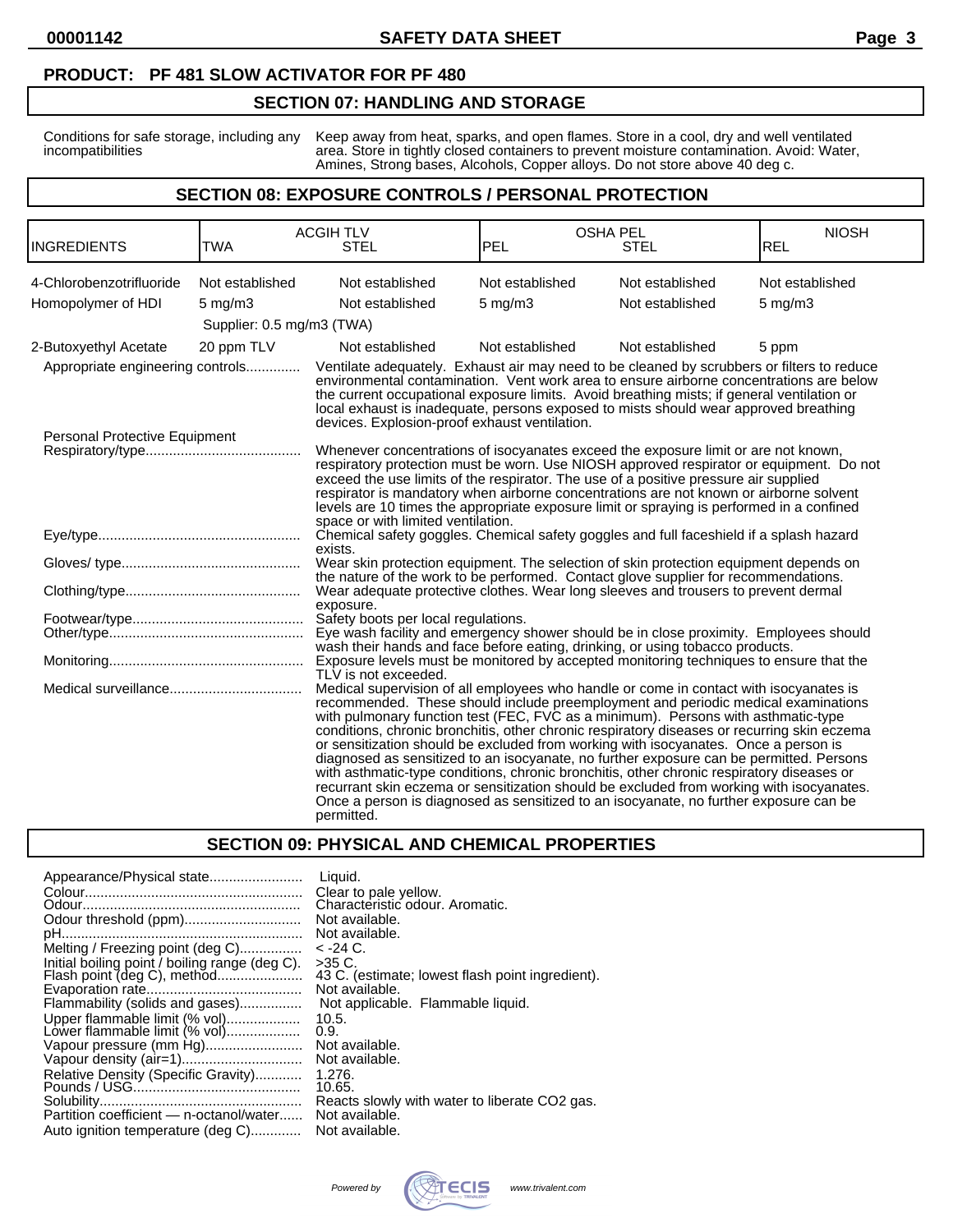**00001142 SAFETY DATA SHEET Page 4**

#### **PRODUCT: PF 481 SLOW ACTIVATOR FOR PF 480**

#### **SECTION 09: PHYSICAL AND CHEMICAL PROPERTIES**

### **SECTION 10: STABILITY AND REACTIVITY**

|                                    | 177 C, may cause polymerization.                                                                                                                                                                           |
|------------------------------------|------------------------------------------------------------------------------------------------------------------------------------------------------------------------------------------------------------|
|                                    | Stable at normal temperatures and pressures.                                                                                                                                                               |
| Possibility of hazardous reactions | Contact with moisture, other materials that react with isocyanates, or temperatures above<br>177C, may cause polymerization.                                                                               |
| discharge, shock or vibration      | Conditions to avoid, including static  Avoid heat, spark, open flames. Electrostatic charge.                                                                                                               |
| Hazardous decomposition products   | Water, Amines, Strong bases, Alcohols, Copper alloys. Strong oxidizing agents.<br>No hazardous decomposition products when stored and handled correctly. See<br>besar deus een bustien naadvate eestien. E |

hazardous combustion products section 5. **SECTION 11: TOXICOLOGICAL INFORMATION**

| <b>INGREDIENTS</b>                                                                                           |                                                                                                                                                                                                                                                                                                                                                                                                                                                                                                                   | LC50                                                                                                                                                                                                                                                                                                                                                                                                                                                                                                                                                                                                                                                                                                                                  | LD50                                                           |
|--------------------------------------------------------------------------------------------------------------|-------------------------------------------------------------------------------------------------------------------------------------------------------------------------------------------------------------------------------------------------------------------------------------------------------------------------------------------------------------------------------------------------------------------------------------------------------------------------------------------------------------------|---------------------------------------------------------------------------------------------------------------------------------------------------------------------------------------------------------------------------------------------------------------------------------------------------------------------------------------------------------------------------------------------------------------------------------------------------------------------------------------------------------------------------------------------------------------------------------------------------------------------------------------------------------------------------------------------------------------------------------------|----------------------------------------------------------------|
| 4-Chlorobenzotrifluoride                                                                                     |                                                                                                                                                                                                                                                                                                                                                                                                                                                                                                                   | 4479 ppm                                                                                                                                                                                                                                                                                                                                                                                                                                                                                                                                                                                                                                                                                                                              | >6,800 mg/kg (rat oral);<br>>2,700 mg/kg (rabbit dermal)       |
| Homopolymer of HDI                                                                                           |                                                                                                                                                                                                                                                                                                                                                                                                                                                                                                                   | 390-453 mg/m3 rat 4 hours                                                                                                                                                                                                                                                                                                                                                                                                                                                                                                                                                                                                                                                                                                             | $> 5,000$ mg/kg (rat, oral);<br>> 5,000 mg/kg (rabbit, dermal) |
| 2-Butoxyethyl Acetate                                                                                        |                                                                                                                                                                                                                                                                                                                                                                                                                                                                                                                   | $>$ 450 ppm rat 6h                                                                                                                                                                                                                                                                                                                                                                                                                                                                                                                                                                                                                                                                                                                    | 1,600 mg/kg (rat, oral)<br>1,480 mg/kg (rabbit, dermal)        |
| Symptoms related to the physical, chemical<br>and toxicological characteristics<br>Effects of acute exposure | be harmful if absorbed through the skin.                                                                                                                                                                                                                                                                                                                                                                                                                                                                          | Eye contact. Skin contact. Inhalation. Skin absorption.<br>Hazardous in contact with skin, by ingestion, and by inhalation. Irritating to eyes, skin and<br>respiratory system. Ingestion can result in the irritation of the digestive tract. Breathing of<br>high vapour concentrations may cause anesthetic effects and serious health effects. May<br>Reports have associated repeated or prolonged overexposure to solvents with permanent<br>brain and nervous system damage. As a result of previous repeated overexposure or a<br>single large dose, certain individuals develop sensitization which will cause them to react to<br>a later exposure to product at levels well below the exposure limit. Sensitization can be |                                                                |
| Sensitizing capability of material<br>Carcinogenicity of material                                            | permanent.<br>May be harmful if absorbed through the skin.<br>Isocyanates are known to cause skin and respiratory sensitization in humans. Animal tests<br>have indicated that respiratory sensitization can result from skin contact with diisocyanates.<br>No component of this product present at levels greater than or equal to 0.1% is identified<br>as probable, possible or confirmed human carcinogen by IARC or ACGIH.<br>No component of this product present at levels greater than or equal to 0.1%. |                                                                                                                                                                                                                                                                                                                                                                                                                                                                                                                                                                                                                                                                                                                                       |                                                                |
| Specific Target Organ Toxicity                                                                               | None known.                                                                                                                                                                                                                                                                                                                                                                                                                                                                                                       | May cause respiratory irritation. May cause drowsiness or dizziness.                                                                                                                                                                                                                                                                                                                                                                                                                                                                                                                                                                                                                                                                  |                                                                |

### **SECTION 12: ECOLOGICAL INFORMATION**

Environmental........................................... No product data. Do not allow to enter waters, waste water or soil.

### **SECTION 13: DISPOSAL CONSIDERATIONS**

contaminated packaging

Information on safe handling for disposal . Dispose of waste in accordance with all applicable Federal, Provincial/State and local and methods of disposal, including any regulations. Empty containers must be handled with c regulations. Empty containers must be handled with care due to product residue.

## **SECTION 14: TRANSPORT INFORMATION**

| UN1263 - PAINT RELATED MATERIAL - Class 3 - Packing Group III - This product meets                                                                                                                                                                                                                                               |
|----------------------------------------------------------------------------------------------------------------------------------------------------------------------------------------------------------------------------------------------------------------------------------------------------------------------------------|
| the limited quantity exemption when packaged in containers less than 5 liters.<br>UN1263 - PAINT RELATED MATERIAL - Class 3 - Packing Group III - This product meets<br>the limited quantity exemption when packaged in containers less than 5 liters. Refer to<br>49CRF 172.101 for additional non-bulk packaging requirements. |